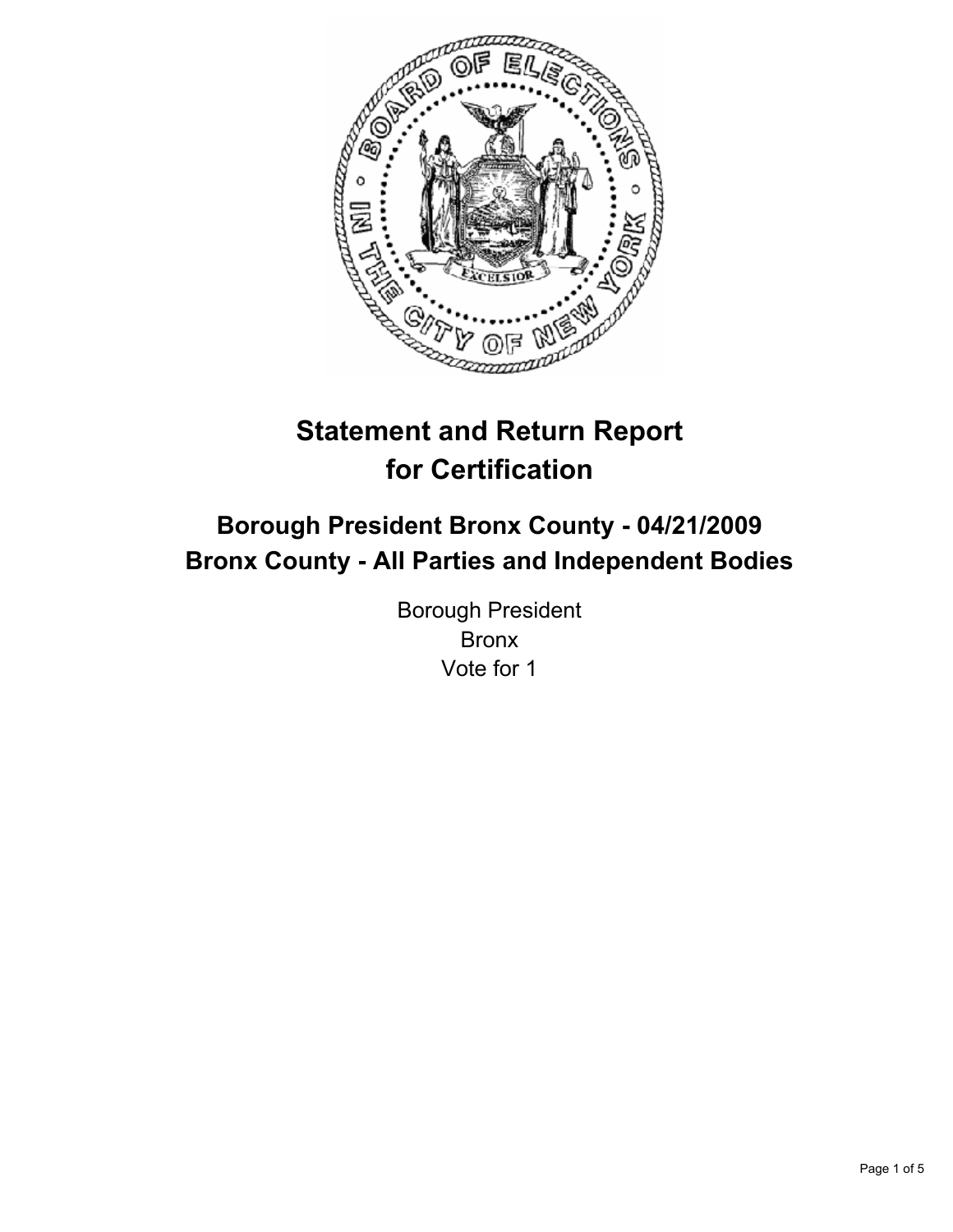

#### **Assembly District 76**

| PUBLIC COUNTER                      | 3,485 |
|-------------------------------------|-------|
| <b>EMERGENCY</b>                    | 22    |
| ABSENTEE/MILITARY                   | 76    |
| AFFIDAVIT                           | 20    |
| <b>Total Ballots</b>                | 3,603 |
| RUBEN DIAZ JR. (BRONX UNITY)        | 3,302 |
| ANTHONY J RIBUSTELLO (PEOPLE FIRST) | 267   |
| <b>Total Votes</b>                  | 3,569 |
| Unrecorded                          | 34    |

## **Assembly District 77**

| PUBLIC COUNTER                      | 2,404 |
|-------------------------------------|-------|
| <b>EMERGENCY</b>                    | 19    |
| ABSENTEE/MILITARY                   | 128   |
| <b>AFFIDAVIT</b>                    | 17    |
| <b>Total Ballots</b>                | 2,568 |
| RUBEN DIAZ JR. (BRONX UNITY)        | 2,330 |
| ANTHONY J RIBUSTELLO (PEOPLE FIRST) | 205   |
| ARMANDO HOWARD (WRITE-IN)           |       |
| <b>Total Votes</b>                  | 2,536 |
| Unrecorded                          | 32    |

#### **Assembly District 78**

| PUBLIC COUNTER                      | 1,715 |
|-------------------------------------|-------|
| <b>EMERGENCY</b>                    | 0     |
| ABSENTEE/MILITARY                   | 114   |
| <b>AFFIDAVIT</b>                    | 9     |
| <b>Total Ballots</b>                | 1,838 |
| RUBEN DIAZ JR. (BRONX UNITY)        | 1,569 |
| ANTHONY J RIBUSTELLO (PEOPLE FIRST) | 249   |
| <b>Total Votes</b>                  | 1,818 |
| Unrecorded                          | 20    |

#### **Assembly District 79**

| PUBLIC COUNTER                      | 3,263 |
|-------------------------------------|-------|
| <b>EMERGENCY</b>                    | 17    |
| ABSENTEE/MILITARY                   | 102   |
| <b>AFFIDAVIT</b>                    | 46    |
| <b>Total Ballots</b>                | 3,428 |
| RUBEN DIAZ JR. (BRONX UNITY)        | 3,201 |
| ANTHONY J RIBUSTELLO (PEOPLE FIRST) | 198   |
| <b>Total Votes</b>                  | 3,399 |
| Unrecorded                          | 29    |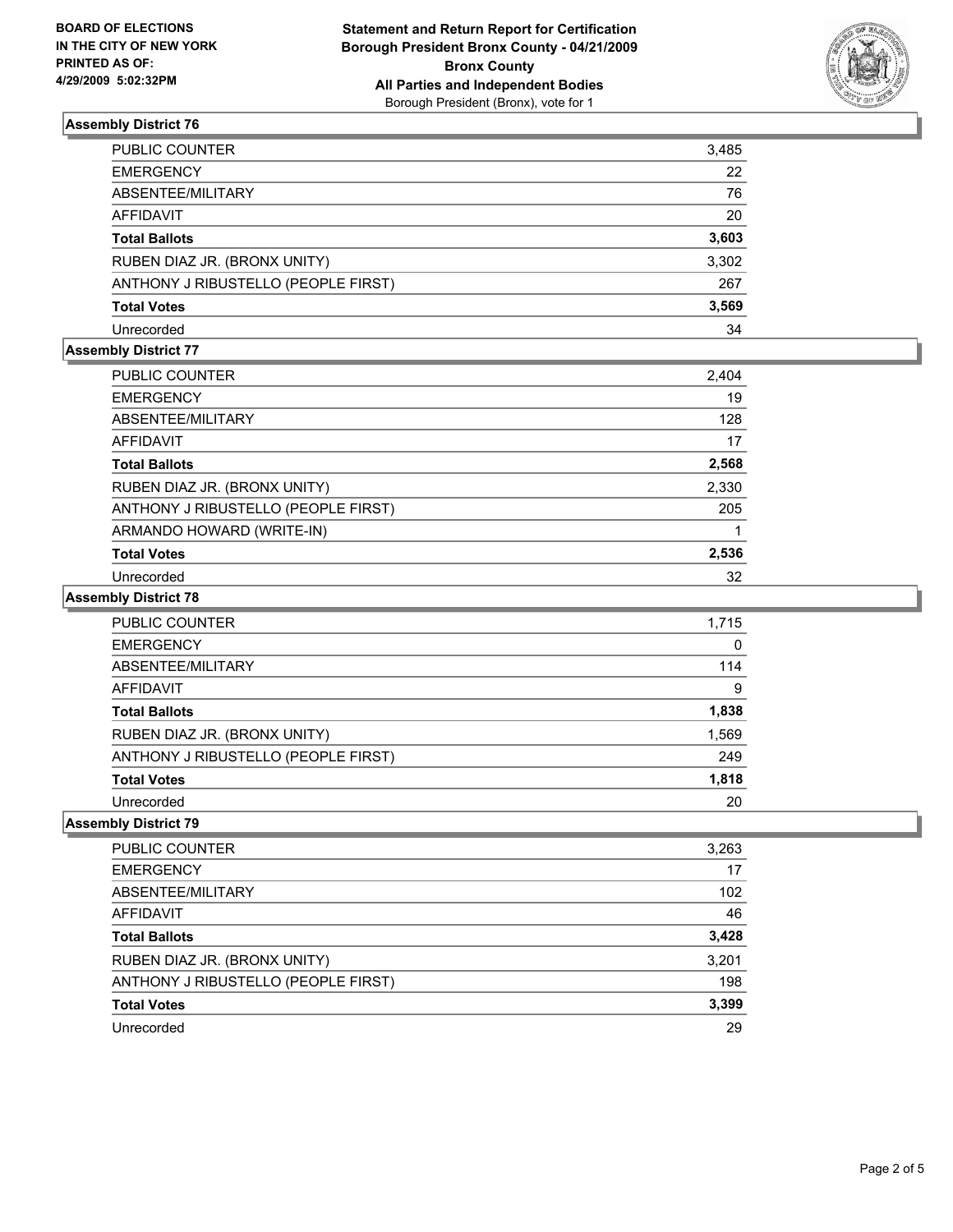

#### **Assembly District 80**

| <b>PUBLIC COUNTER</b>               | 3,071 |
|-------------------------------------|-------|
| <b>EMERGENCY</b>                    |       |
| ABSENTEE/MILITARY                   | 297   |
| AFFIDAVIT                           | 9     |
| <b>Total Ballots</b>                | 3,384 |
| RUBEN DIAZ JR. (BRONX UNITY)        | 2,361 |
| ANTHONY J RIBUSTELLO (PEOPLE FIRST) | 965   |
| <b>Total Votes</b>                  | 3,326 |
| Unrecorded                          | 58    |

#### **Assembly District 81**

| <b>PUBLIC COUNTER</b>               | 3,074 |
|-------------------------------------|-------|
| <b>EMERGENCY</b>                    | 30    |
| ABSENTEE/MILITARY                   | 329   |
| AFFIDAVIT                           | 11    |
| <b>Total Ballots</b>                | 3,444 |
| RUBEN DIAZ JR. (BRONX UNITY)        | 2,677 |
| ANTHONY J RIBUSTELLO (PEOPLE FIRST) | 719   |
| FERNANDO FERER (WRITE-IN)           |       |
| MURRAY CHEITEL (WRITE-IN)           | 2     |
| RICHARD BARON (WRITE-IN)            |       |
| <b>Total Votes</b>                  | 3,400 |
| Unrecorded                          | 44    |

### **Assembly District 82**

| PUBLIC COUNTER                      | 4,590          |
|-------------------------------------|----------------|
| <b>EMERGENCY</b>                    | $\overline{2}$ |
| ABSENTEE/MILITARY                   | 320            |
| <b>AFFIDAVIT</b>                    | 23             |
| <b>Total Ballots</b>                | 4,935          |
| RUBEN DIAZ JR. (BRONX UNITY)        | 3,549          |
| ANTHONY J RIBUSTELLO (PEOPLE FIRST) | 1,339          |
| JOEL RIVERA (WRITE-IN)              | 2              |
| REX WESTON (WRITE-IN)               | 1              |
| <b>Total Votes</b>                  | 4,891          |
| Unrecorded                          | 44             |

#### **Assembly District 83**

| PUBLIC COUNTER                      | 2,652 |
|-------------------------------------|-------|
| <b>EMERGENCY</b>                    | 13    |
| ABSENTEE/MILITARY                   | 190   |
| <b>AFFIDAVIT</b>                    | 8     |
| <b>Total Ballots</b>                | 2,863 |
| RUBEN DIAZ JR. (BRONX UNITY)        | 2,601 |
| ANTHONY J RIBUSTELLO (PEOPLE FIRST) | 233   |
| CARL E. HEASTIE (WRITE-IN)          |       |
| <b>Total Votes</b>                  | 2,835 |
| Unrecorded                          | 28    |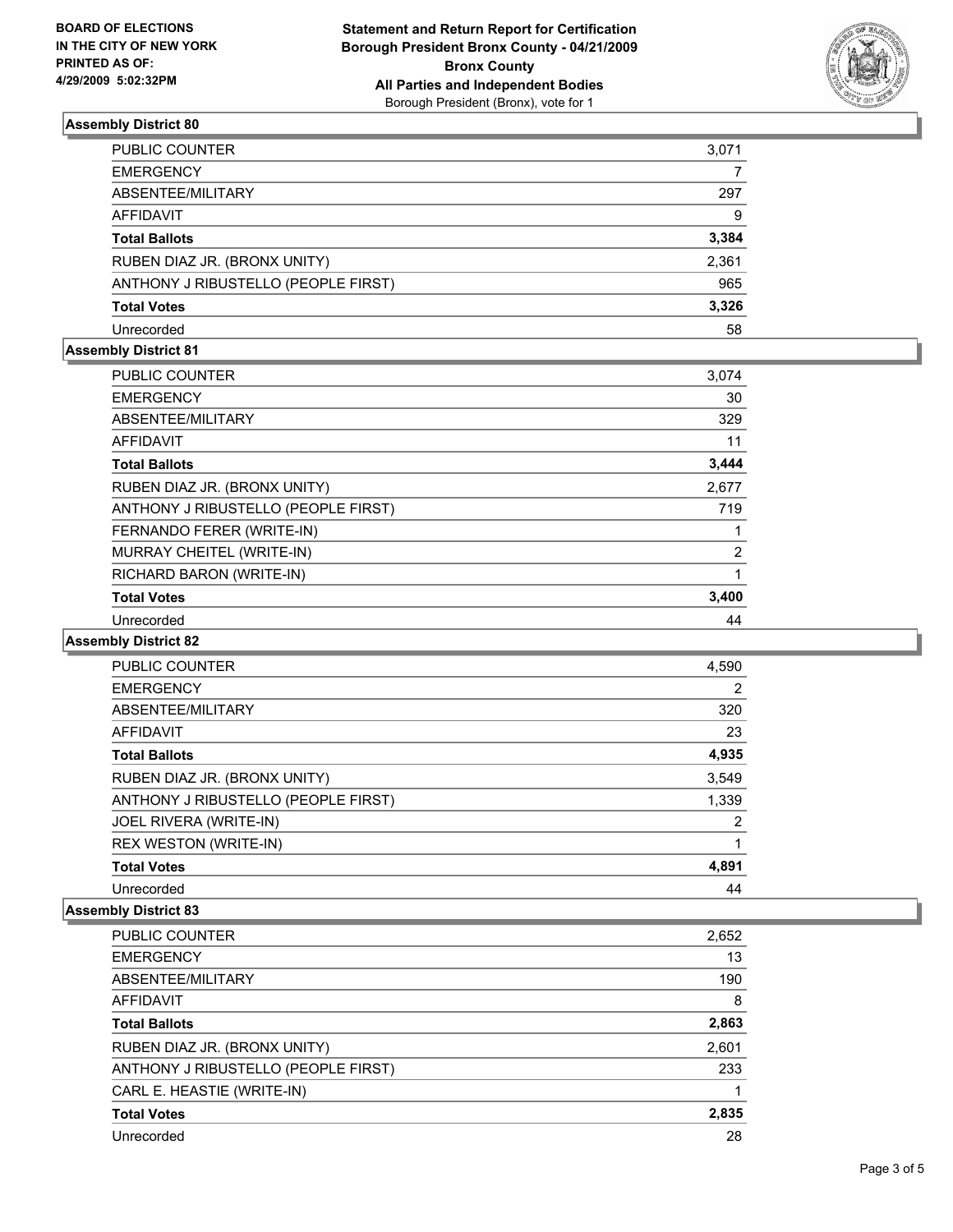

#### **Assembly District 84**

| PUBLIC COUNTER                      | 2,821 |
|-------------------------------------|-------|
| <b>EMERGENCY</b>                    | 2     |
| ABSENTEE/MILITARY                   | 50    |
| <b>AFFIDAVIT</b>                    | 16    |
| <b>Total Ballots</b>                | 2,889 |
| RUBEN DIAZ JR. (BRONX UNITY)        | 2,698 |
| ANTHONY J RIBUSTELLO (PEOPLE FIRST) | 167   |
| DONALD ANTONETTY (WRITE-IN)         |       |
| RANDY SIMS JR. (WRITE-IN)           |       |
| <b>Total Votes</b>                  | 2,867 |
| Unrecorded                          | 22    |

#### **Assembly District 85**

| <b>PUBLIC COUNTER</b>               | 3,509 |
|-------------------------------------|-------|
| <b>EMERGENCY</b>                    |       |
| ABSENTEE/MILITARY                   | 75    |
| <b>AFFIDAVIT</b>                    | 17    |
| <b>Total Ballots</b>                | 3,608 |
| RUBEN DIAZ JR. (BRONX UNITY)        | 3,435 |
| ANTHONY J RIBUSTELLO (PEOPLE FIRST) | 150   |
| <b>Total Votes</b>                  | 3,585 |
| Unrecorded                          | 23    |

#### **Assembly District 86**

| PUBLIC COUNTER                      | 1,807 |
|-------------------------------------|-------|
| <b>EMERGENCY</b>                    | 2     |
| ABSENTEE/MILITARY                   | 47    |
| <b>AFFIDAVIT</b>                    | 21    |
| <b>Total Ballots</b>                | 1,877 |
| RUBEN DIAZ JR. (BRONX UNITY)        | 1,697 |
| ANTHONY J RIBUSTELLO (PEOPLE FIRST) | 154   |
| <b>Total Votes</b>                  | 1,851 |
| Unrecorded                          | 26    |